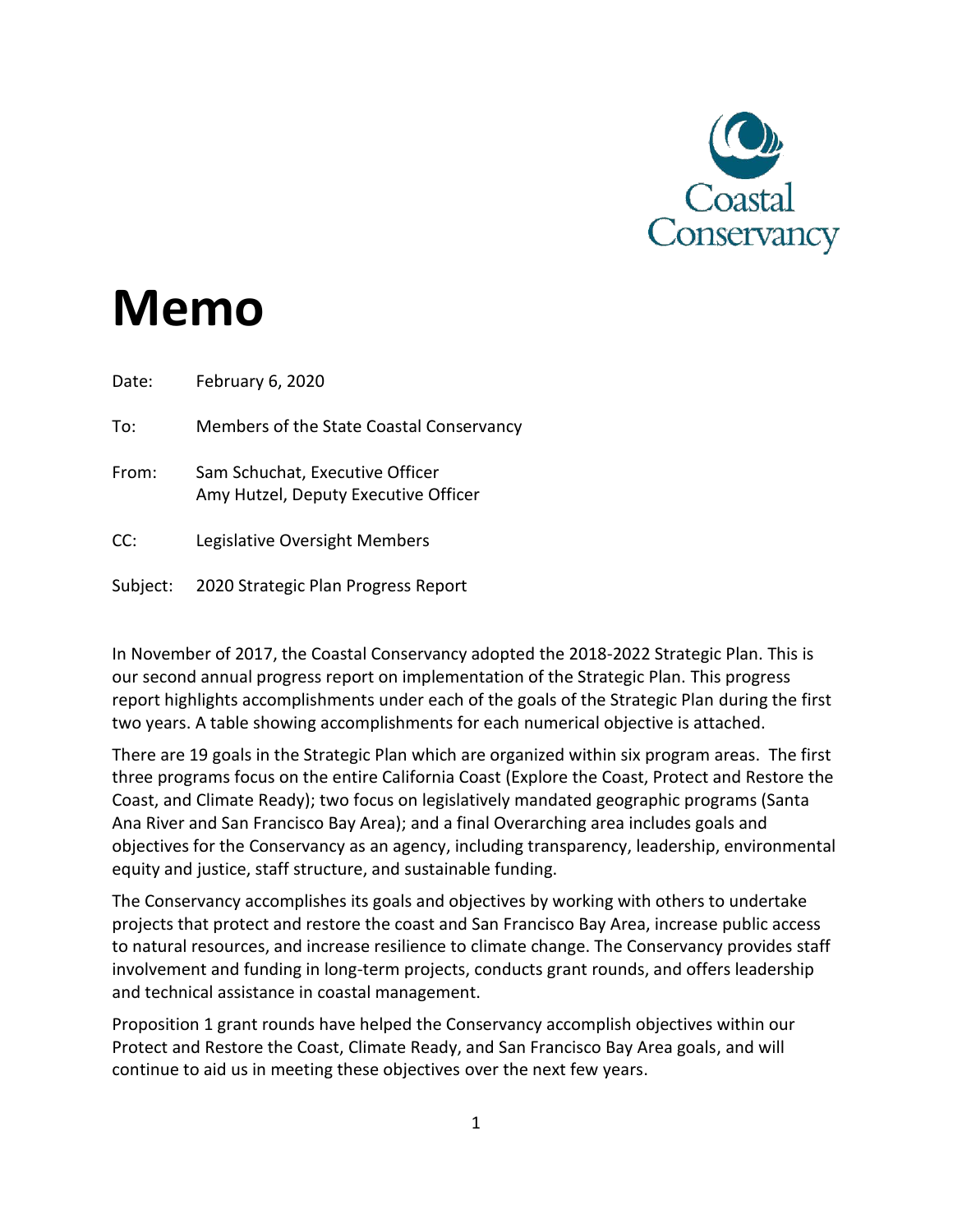The Climate Ready grant rounds in 2018 and 2019, supported by Greenhouse Gas Reduction Funds, aided the Conservancy in achieving objectives to address climate change and coastal resource enhancement. The annual Explore the Coast grant round, held again in 2019, support the Conservancy's objectives to increase access to the coast for all Californians and improve public understanding of coastal resources. In 2019, the Conservancy also conducted a beach wheelchair grant round in conjunction with the Explore the Coast grant round.

The passage of Proposition 68 in June 2018 is aiding the Conservancy in supporting many of our Strategic Plan objectives, and particularly those objectives that cannot be funded with Proposition 1, such as the Coastal Trail and other public access projects. Prop 68 includes funding to support the Conservancy's purposes generally, as well as specific funds for lowercost coastal accommodations, wetlands restoration in San Francisco Bay, climate adaptation in the San Francisco Bay Area, the Santa Ana River Conservancy, the Santa Margarita River Parkway, coastal forest watersheds, West Coyote Hills, and acquisition of parcels associated with estuarine lagoons and designated wildlife areas. Pre-proposals are being accepted on an ongoing basis for Proposition 68 funding. In 2019, the Conservancy also conducted a targeted request for pre-proposals for the lower-cost overnight accommodation funding in Proposition 68.

The passage of Measure AA in the San Francisco Bay Area in 2016 has accelerated the planning and restoration of baylands habitats and associated flood management and public access. The funding is authorized by the Governing Board of the San Francisco Bay Restoration Authority, with Conservancy staff assisting the San Francisco Bay Restoration Authority in the management of Measure AA funds. The Authority is in the review process for the third annual grant round now.

### **Explore the Coast**

### **Coastal Trail (Goal 1)**

The Conservancy made progress implementing objectives related to the Coastal Trail, completing a map of the Coastal Trail network and determining percentage of the trail that is signed (we are 48% towards our 100% goal for signage of existing Coastal Trail). We have also designed 10 miles of new Coastal Trail segments. We need to continue to focus on construction of new trail segments over the next three years, as well as securing property for development of the Coastal Trail. Coastal trail construction funded in 2019 included trail segments in the City of Pacific Grove and at Moss Landing in Monterey County; coastal trail planning funded in 2019 included the Little River crossing in Humboldt County and the Crescent City Beachfront Park Master Plan.

#### **Coastal Access (Goal 2)**

The Conservancy made significant progress on most of the objectives related to coastal recreational facilities and regional trails. Coastal access projects in 2019 included authorization of funding for eleven beach wheelchair grants, acquisition of the Ramirez Canyon Lauber Smith property in the Santa Monica Mountains in Los Angeles County, a Feasibility Study for the Guadalupe City to Beach Trail in Santa Barbara County, support for the Hollister Ranch Coastal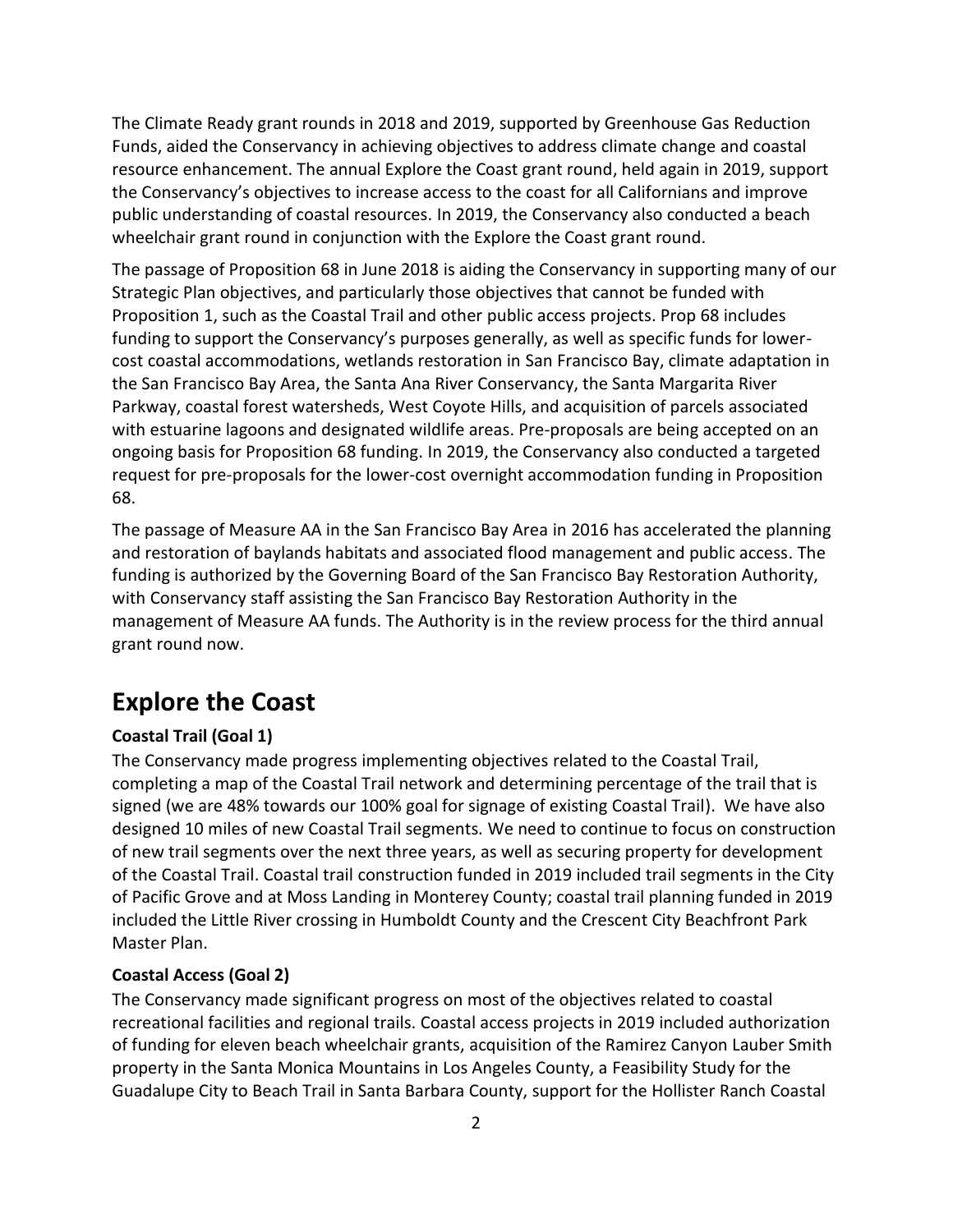Access Plan in Santa Barbara County, construction of a Cayucos beach accessway in San Luis Obispo County, and Wavecrest and Pebble Beach Access Planning in Del Norte County.

### **Urban Waterfront Revitalization and Lower-Cost Accommodations (Goal 3)**

The Conservancy continued to make progress on planning and construction of waterfront revitalization projects, providing funds for the Crescent City Beachfront Master Plan. The Conservancy completed the Explore the Coast Overnight Assessment in conjunction with Coastal Commission and Department of Parks and Recreation Staff, and after multiple workshops with stakeholders. The plan will guide our work in designing and constructing lowercost coastal accommodations and in developing programs to ensure accommodations are accessible to low and middle-income households. In 2019, Jughandle Creek Farm and Nature Center in Mendocino County opened their new lower-cost accommodations and the Conservancy provided funds for the construction of the Tijuana River Valley Regional Park Campground in San Diego County, which will provide tent sites, multi-use sites, yurts, and equestrian camping. We also ran a request for pre-proposals for lower-cost overnight accommodation projects and have multiple projects lined up for Board consideration in 2020.

### **Environmental Education (Goal 4)**

The Conservancy is making excellent progress on its objective related to environmental education, primarily due to the Explore the Coast grant program and the Southern California Wetlands Recovery Program's Community Wetland Restoration Grant Program. The 2018 Explore the Coast grant round funded 27 projects and the 2019 grant round funded 31 projects, using non-bond funds. Funded projects facilitate and enhance the public's opportunities to explore the coast of California and the San Francisco Bay shoreline. An Advisory Board for the Explore the Coast grant program was established and actively participated in review of grant applications and decision-making and planning for the next grant round. The Community Wetlands Restoration Program funded seven hands-on wetland and watershed restoration projects in Southern California in 2018, several of which included environmental education. Our efforts to design and install interpretive displays, objective 4B, has been aided through the interpretive elements of water resource and park projects in Los Angeles, Ventura, and Riverside Counties.

### **Protect and Restore the Coast**

### **Coastal Resource Properties (Goal 5)**

The Conservancy made progress towards protection of coastal resource properties and implementing projects that preserve and restore fish and wildlife corridors. In 2019, the Conservancy approved funds to acquire a 61-acre parcel along the Arroyo Burro Creek in Santa Barbara that fills a gap to ensure the entire lower creek corridor is protected, the 554-acre Cascade Creek (Holmes) property in Santa Cruz County, 58 acres of scenic coastal property at Tunitas Creek Beach in San Mateo County, and 136 acres at the headwaters of Arroyo Sequit Creek in the Santa Monica Mountains in Los Angele County. To achieve our working lands protection objective, we will need to support large-scale projects on the North Coast in the next three years, likely with Prop 68 funds intended for coastal forests.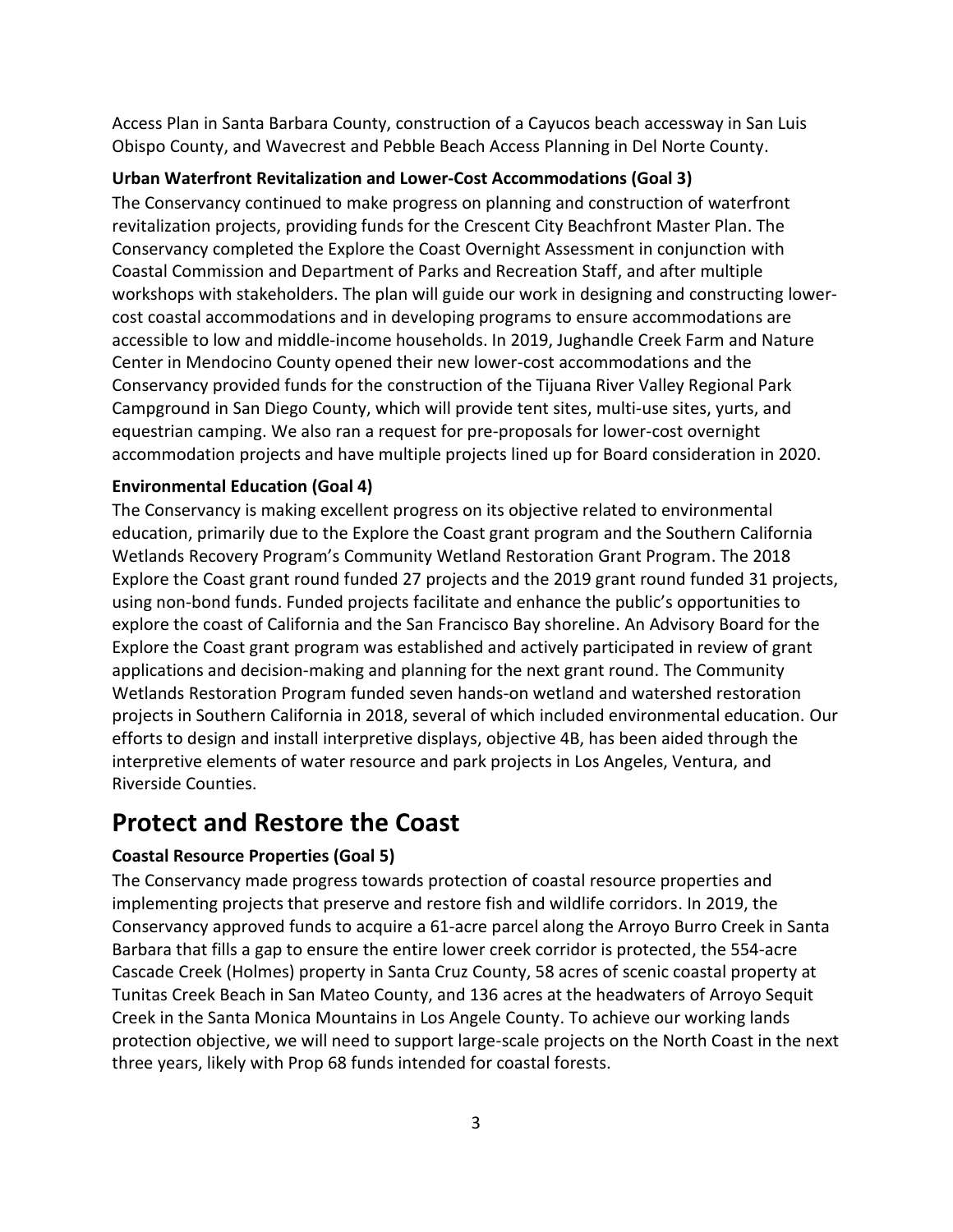### **Coastal Watershed Projects (Goal 6)**

The Conservancy has made significant progress with most of the numeric objectives under the coastal watershed goal, to enhance coastal habitats, watersheds, and floodplains; improve fish habitats; improve water quality; and support sea otter recovery. Proposition 1 and Climate Ready grant rounds have supported these resource objectives. In 2019, the Conservancy authorized multiple coastal restoration planning and design projects, including the Crown Point Bank Restoration at Kendall Frost Marsh Reserve in San Diego County, Aliso Creek Estuary Restoration in Orange County, Topanga Lagoon Restoration in Los Angeles County, Los Osos Creek Restoration in San Luis Obispo County, the Jacoby Creek Enhancement Project and Red Cap Creek Restoration in Humboldt County, and the Indian Valley Creek and Meadow Restoration Project in Trinity County. The Conservancy authorized implementation of over 15 coastal restoration projects in 2019, most notably the Redwood Rising Initiative in Humboldt and Del Norte Counties, a large-scale, multi-agency effort to restore redwood forest systems. Other restoration included projects at Batiquitos Lagoon in San Diego County; Big Canyon Creek in Orange County; Abalone Cove, Palos Verdes Reef, Paramount Ranch, Ramirez Canyon, and Manhattan Beach Dunes in Los Angeles County; Ellwood Mesa in Santa Barbara County; Elkhorn Slough in Monterey County; Ebabias Creek in Sonoma County; and Mattole River in Humboldt County. The Conservancy also awarded Sea Otter Recovery grants in 2019 to the Aquarium of the Pacific and NASA.

### **Working Lands (Goal 7)**

The Conservancy made some progress on its objectives to implement projects to support working land stewardship but needs to develop more working lands enhancement projects over the next three years. Climate Ready grants are supporting Carbon Farming in Santa Cruz County that will aid in the planning and implementation of carbon sequestration efforts on farmlands, and a Carbon Sink Demonstration Farm at Pauma Tribal Farms in San Diego County. An innovative groundwater project in the Pajaro Valley, funded in 2017 by the Conservancy, was completed in 2019. The project will help offset overdraft problems in this important agricultural region by using a net-metering system to aid in operation and maintenance.

### **Climate Ready**

### **Climate Resilience (Goal 8)**

The Conservancy created its Climate Ready Grant program in 2013 to support projects that are planning or implementing climate adaptation actions. In 2018, Greenhouse Gas Reduction Funds supported a grant round that resulted in twelve projects authorized for funding by the Conservancy, including five urban greening projects, three carbon farming projects, two watershed restoration projects, and two living shorelines projects. The Conservancy has also been able to support several living shoreline projects on the Marin County shoreline thanks to Marin Community Foundation funds. Proposition 1 and Proposition 68 also support projects that increase climate resilience on the coast using nature-based techniques. Projects funded in 2019 include the Torrey Pines State Beach Sea Level Rise Adaptation Plan in San Diego County, the Manhattan Beach Dunes Restoration in Los Angeles County, Elkhorn Slough Tidal Restoration in Monterey County, and Phase II implementation of the South Bay Salt Ponds Restoration Project in Alameda, Santa Clara, and San Mateo Counties. Two previously funded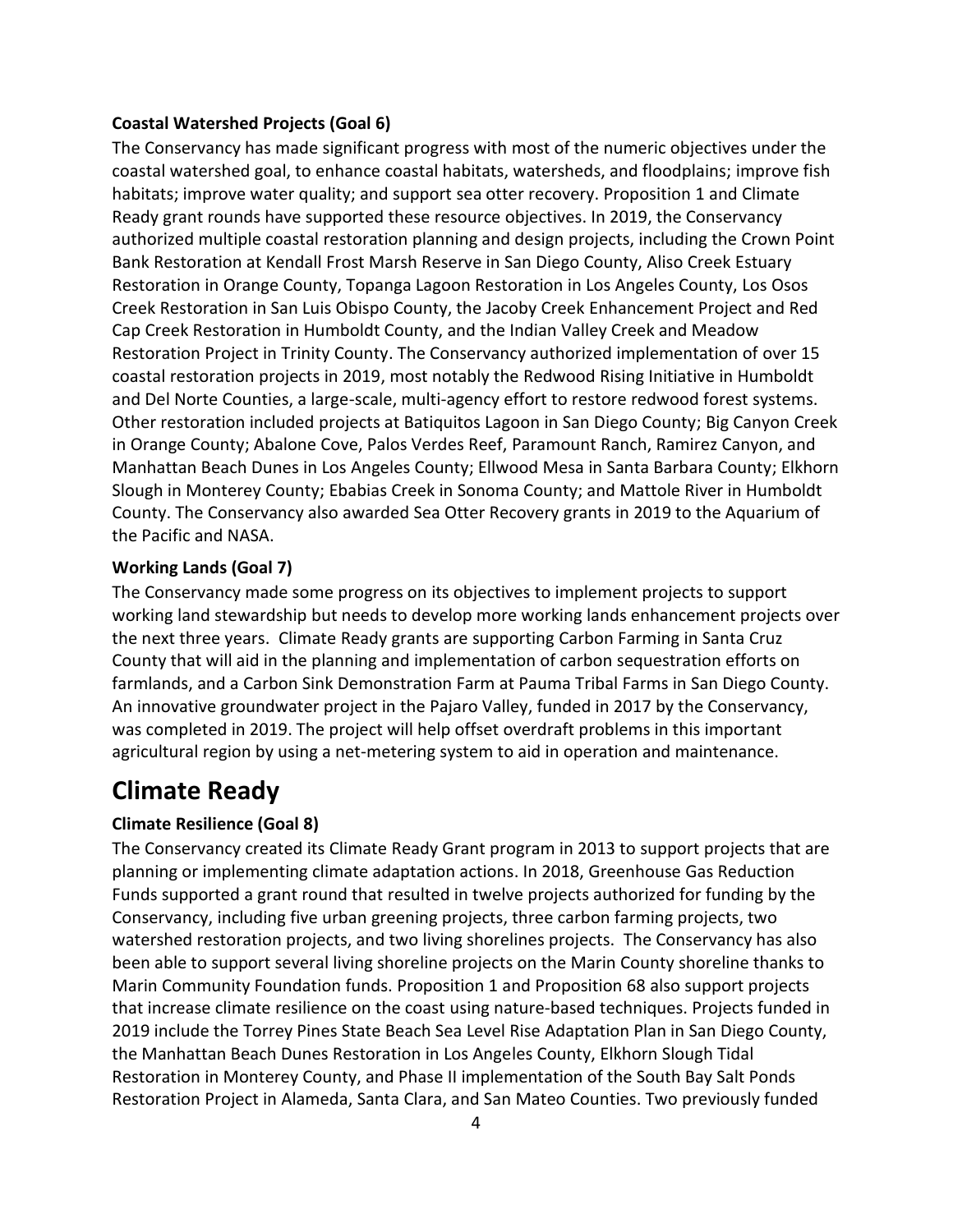dune restoration projects, at Cardiff Beach in San Diego County and at Salinas River State Park in Monterey County, completed construction and entered into monitoring phases.

### **Santa Ana River Conservancy**

The Conservancy Board approved the Santa Ana River Parkway and Open Space Plan in May 2018, after a two-year planning process led by Conservancy staff, with input from a Technical Advisory Committee and Policy Advisory Group. The Plan was developed as a framework to facilitate collaborative efforts when planning for development of the Parkway. The three key functions of the Plan are to: define a shared vision for the Parkway as a state, regional, and local asset; create a list of ideas for potential and existing Parkway projects; and identify tools for prioritizing, evaluating, developing, and implementing projects through proactive collaboration. The Plan identified more than 150 projects that will provide trail amenities, recreational opportunities, and habitat restoration along the Parkway.

In the past two years, the Conservancy has authorized funding for the design of seven public access facilities and six habitat enhancement projects and funding for the construction of two public access facilities and one habitat enhancement project. We have recently completed design on over six miles of Santa Ana River Trail, with funds authorized prior to 2018. Over the next several years, Conservancy staff will continue to develop projects to design and construct the Santa Ana River Trail, design and construct public access facilities along the Trail, implement environmental education projects, and protect and enhance natural habitats and open space resources on the Santa Ana River. There are capital projects in planning that will be coming to the Conservancy board for implementation funding over the next year. To accomplish the environmental education objective for the Santa Ana River, we would need to tap into nonbond funds. This may require expanding the Explore the Coast grant program into the Santa Ana River watershed.

### **San Francisco Bay Area Conservancy**

### **Identify and Prioritize Resource and Recreational Goals (Goal 11)**

In 2019, the Conservancy authorized funds for planning efforts to identify and prioritize projects to complete the Bay Area Ridge Trail and the Purisima to the Sea Trail.

### **Land Protection and Habitat Enhancement (Goal 12)**

The Conservancy is already meeting or exceeding its objectives for developing plans or enhancing wetland, subtidal, and upland habitats, due to a long history of involvement in baylands restoration projects, Proposition 1 grant rounds, the acceleration of San Francisco Bay restoration made possible by Measure AA, and funding from the Marin Community Foundation for three grant rounds for nature-based projects climate adaptation projects on the Marin Shoreline. Projects funded in 2019 include Bel Marin Keys Construction in Marin County; South Bay Salt Ponds Implementation in Alameda, Santa Clara, and San Mateo Counties; and five adaptation projects along the Marin Shoreline. The Bel Marin Keys construction of the levee across the 1,500-acre site began in late 2019 and will be completed by the end of 2020. Bel Marin Keys, which is owned by the Conservancy and adjacent to the completed Hamilton Restoration project, will eventually provide a mix of seasonal and tidal wetlands habitat.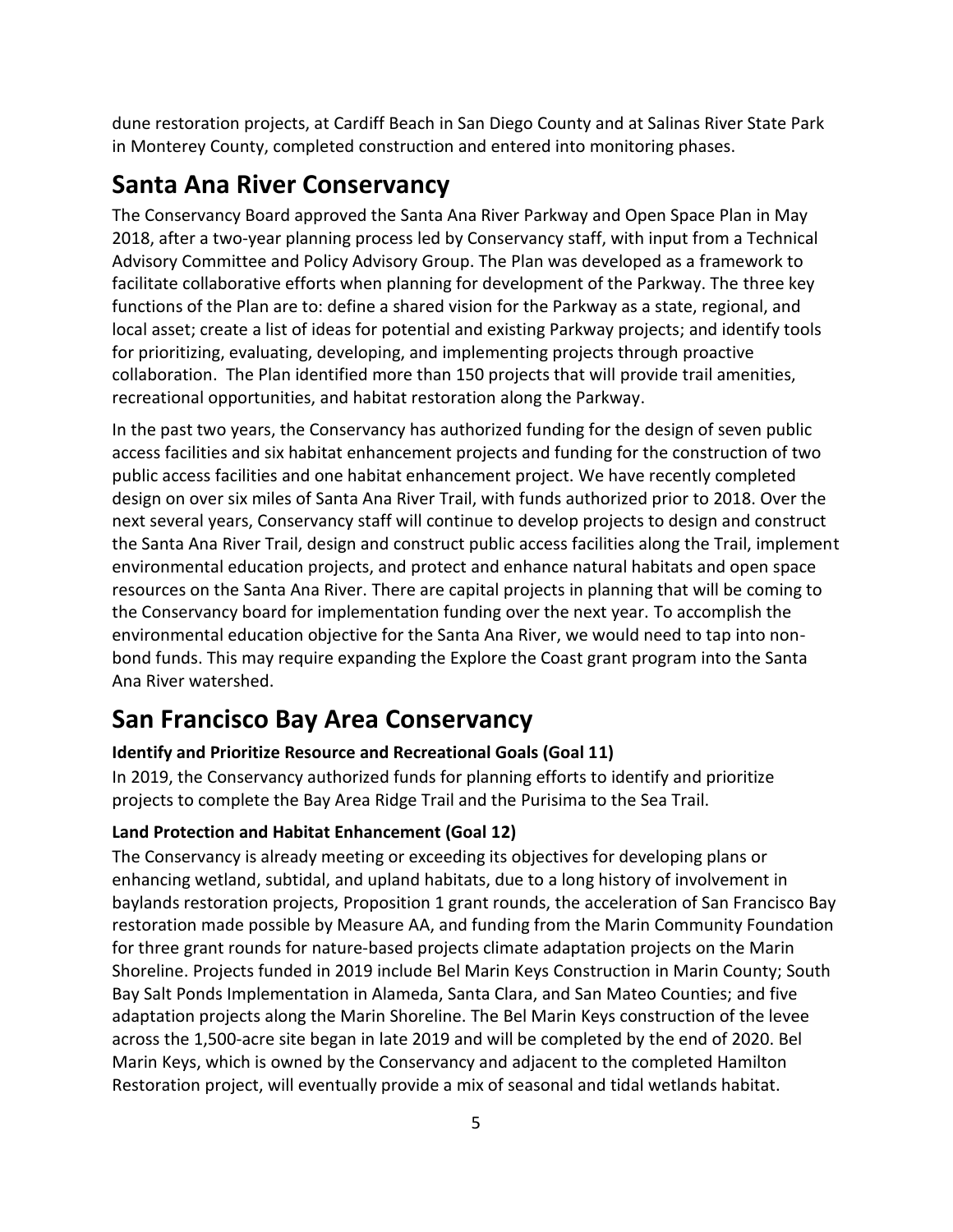We have also made significant progress towards funding the enhancement of rivers and watersheds in the Bay Area, including authorizations for North Richmond Watershed Connections and for the Three Creeks Parkway at Marsh Creek, both in Contra Costa County. A previously funded project, the Napa River Oakville to Oak Knoll Restoration project, was awarded an "Outstanding Environmental Project" award by the Friends of the San Francisco Estuary.

The Conservancy has made limited progress towards our land protection objectives in the San Francisco Bay Area, with funding in 2019 for acquisition of the 32-acre Buck's Landing in Marin County and the 54-acre Cooper Creek property in Sonoma County. Proposition 68 funds intended for the Bay Area may be able to help us work with land trusts and willing landowners to move closer to our targets for land protection.

#### **Public Access and Recreation (Goal 13)**

The Conservancy is making progress on objectives related to improving public access and recreation in the Bay Area. Twenty-five Water Trail launch sites have been designated, including sites in Oakland, Pittsburg, Mill Valley, and Redwood City and ten grants have been provided to enhance designated launch sites. In 2019, the Conservancy provided funds for the Bay Area Ridge Trail Council to plan 35 miles of new trail segments and funds to East Bay Regional Park District to construct five miles of new Ridge Trail in Alameda County. The Bay Trail was supported by funds for the South Bay Shoreline Project, which will include over a mile of new Bay Trail spine. The San Francisco Bay Restoration Authority's Measure AA funds are supporting construction of multiple restoration projects, including Bay Trail segments, which is part of why the Conservancy's support for construction has not been as high as anticipated. In 2019, the Conservancy funded planning of visitor serving facilities at Pie Ranch on the San Mateo Coast. The Beach Wheelchair and Explore the Coast grant programs boosted efforts to expand access for people with disabilities in the Bay Area. Acquisition of Buck's Landing in Marin County and the Cooper Creek Acquisition in Sonoma County accounted for the 86 acres towards the 1,700 acre objective for land protection for public access. Proposition 68 funds could potentially be used to support this land protection objective over the next three years.

### **Working Lands (Goal 14)**

The Conservancy is behind on its objective to protect working lands in the Bay Area; but continues to pursue opportunities. Proposition 68 funds could potentially support this effort, which also requires willing landowners and opportunities for land acquisition. The Conservancy is close to meeting its objective to enhance working lands, with implementation of projects to restore grassland habitat or improve water sustainability on agricultural lands in Alameda, Contra Costa, and Sonoma Counties. This objective has been aided by the Climate Ready grant program.

### **Overarching Goals**

The five overarching goals in the Strategic Plan describe what the Conservancy needs to achieve in order to implement the programmatic objectives of the plan. Except for the Environmental Equity and Justice objectives, these overarching objectives do not have numerical targets.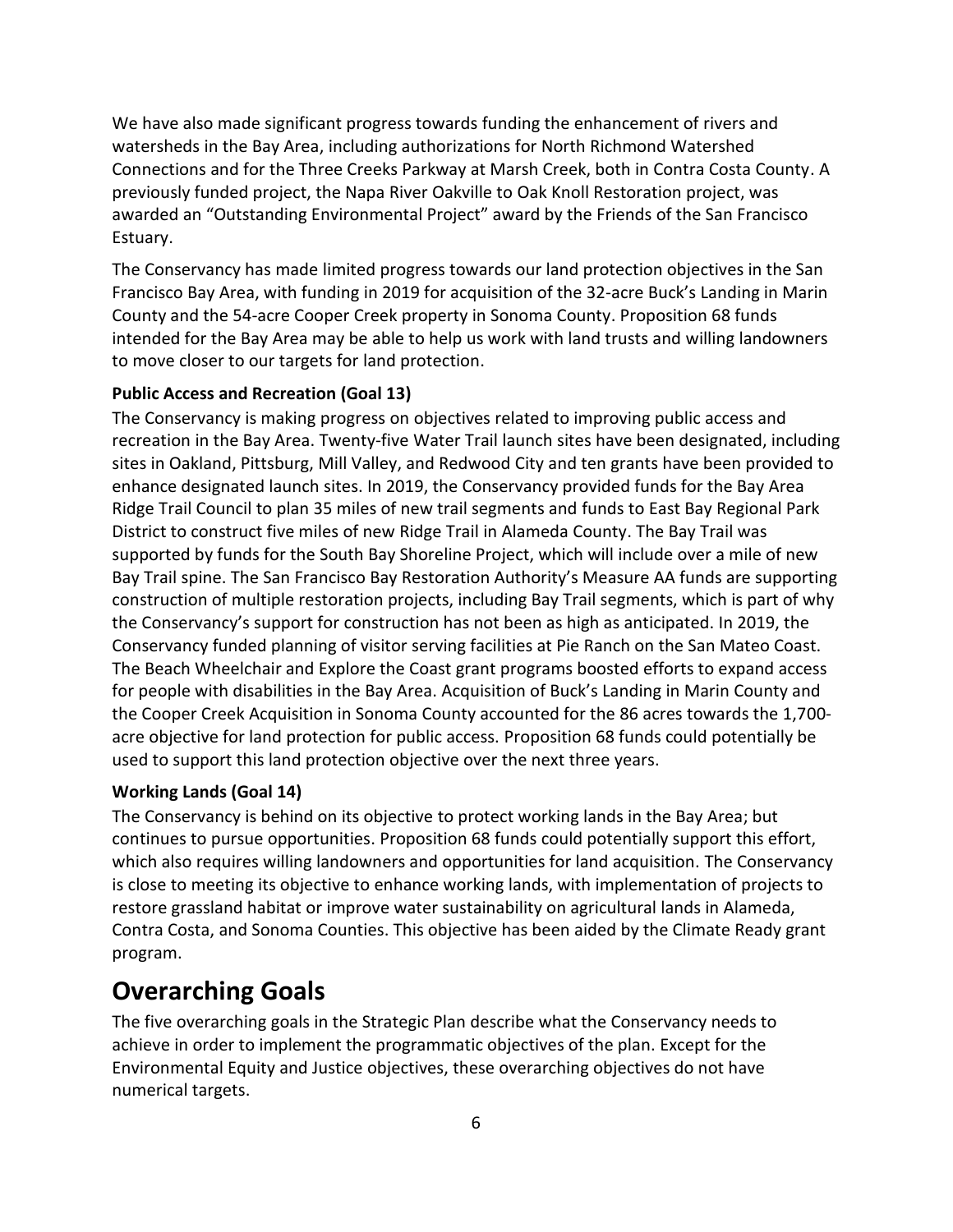### **Leadership and Partnership (Goal 15)**

Our staff continue to participate and/or lead regional and statewide collaboratives to further our goals, including the Coastal Resilience Network, the Southern California Wetlands Recovery Project, the San Francisco Bay Joint Venture, Bay Area Open Space Council, Bay Area Regional Collaborative, and San Francisco Estuary Partnership.

### **Environmental Equity and Justice (Goal 16)**

The 2018-2022 Strategic Plan includes, for the first time, objectives for environmental equity and justice. The three objectives have numerical targets and the Conservancy is making progress on all three objectives. During the first two years, 36% of our overall funding was located in or directly benefited disadvantaged communities; our goal is 35%. Funding was authorized for 15 projects to increase climate change resilience in communities that lack capacity due to systemic inequities. Projects include the Carbon Sink Demonstration Farm at Pauma Tribal Farms in San Diego, the Long Beach Direct Install Garden Program for Disadvantaged Communities, the Los Angeles Living Shoreline project at Dockweiler Beach, Central-Jefferson High Green Alley Project in South Los Angeles, the Natural Park at Ramona Gardens Housing Development in Los Angeles, the Oranges to Oaks Restoration Project in the City of Ojai in Ventura County, Carr Lake Park planning in downtown Salinas in Monterey County, Cooling our Communities: Heat Preparedness Program in Alameda County, and the Terminal Four Wharf Removal in the City of Richmond in Contra Costa County. Funding was provided for 50 projects that increase coastal access for all Californians. Most of these projects came out of the Explore the Coast grant rounds and were grants of \$50,000 or less for programs that enhance coastal experiences, particularly for under-resourced communities.

In 2019, Conservancy staff developed Draft Justice, Equity, Diversity, and Inclusion Guidelines, and sought feedback through an online survey and several focus groups. Staff will be seeking Board authorization of the Guidelines in 2020.

#### **Sustainable Funding Strategy (Goal 17)**

The Conservancy has made significant progress in the past two years implementing its longterm funding plan. As described in the Annual Financial Report presented to the Conservancy Board in August 2019, our financial situation has improved significantly over the past two years, with increased funding for both projects and operation.

On the project funding side, the FY 19/20 budget totals \$87 million, with the first appropriation of Proposition 68 funds to the Conservancy, along with smaller amounts of funding from Propositions 1 and 84. A portion of the Proposition 68 funds was appropriated for specific purposes. Non-bond funding through the Environmental License Plate Fund (ELPF) and Coastal Access Account allow the Conservancy to accomplish non-capital objectives in the Strategic Plan, especially the Explore the Coast grant program. The Sea Otter Fund, Habitat Conservation Fund, and Violation Remediation Account support specific Strategic Plan objectives as well.

There was also progress in funding the Conservancy's operation. The state budget for FY 19/20 provides \$2.2 million in general operating support from the ELPF to the Conservancy. This follows on an FY 18/19 appropriation of ELPF funds for support and is another significant step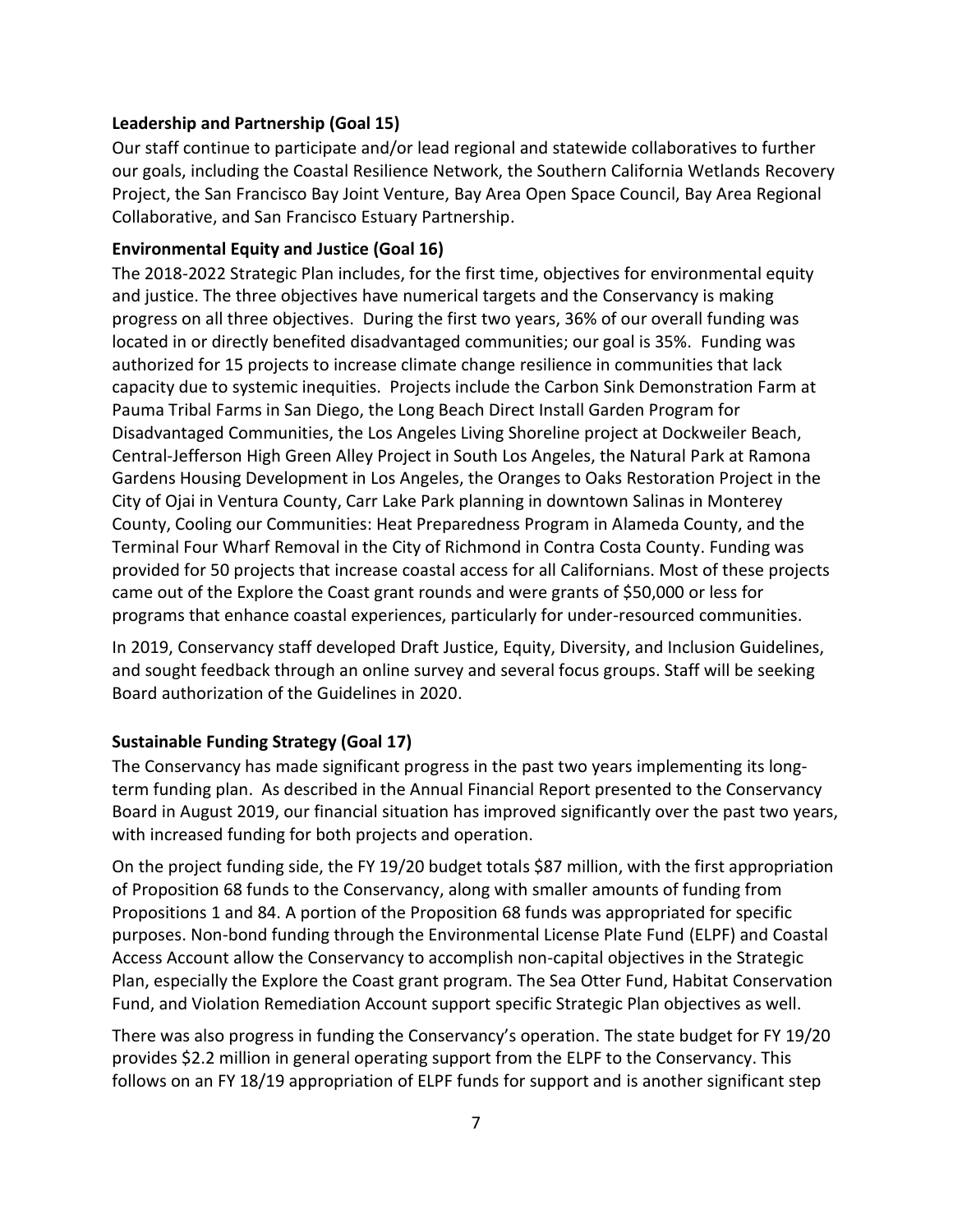towards sustainable funding for the Conservancy's operations. The Conservancy's five-year financial plan calls for a reduced reliance on bond funding and a greater diversity of funding for support of the agency. External funding also aids in this effort and is primarily supported by grant funding from the National Oceanic and Atmospheric Administration and from the San Francisco Bay Restoration Authority for our assistance with administration of Measure AA funds.

### **Organize Staff Structure (Goal 18)**

The management team continuously evaluates staff resources and shifts responsibilities to address the existing and future needs of the agency. The Conservancy completed our Workforce Plan effort during 2019, with support from CalHR. The Workforce Plan guides our recruitment, retention, professional development, knowledge transfer, and succession planning activities. Specific actions called for in the plan, many of which are underway, include outreach to increase diversity of job applicants, employee engagement surveys, implicit bias training, development of a mentoring program, development of entrance and exit surveys, and better use of the individual development program for determining training plans and increasing professional development opportunities.

### **Full Transparency and Accountability (Goal 19)**

Effective and honest communication with our many audiences supports the Conservancy's mission to serve all Californians and remain trusted stewards of public funds. In 2019, we advanced our transparency and accountability goals through:

- The Project Database, Project Viewer, and Map Collaborator continue to aid us in understanding, reporting, and sharing information about our project work.
- Conducted the Conservancy's first ethnic media campaign, working with Mixteco community leaders to engage linguistically isolated residents in Oxnard with the restoration and public access planning process in Ormond Beach.
- Produced new materials and communications resources to help staff connect with their project stakeholders
- Overhauled the Conservancy's website, including:
	- o a new, contemporary visual style
	- o simplified menus and content-flows to help users find what they need
	- o removal of old and redundant pages
	- $\circ$  comprehensive review of over 7,000 pages and documents on the website to meet Web Content Accessibility Guidelines 2.0 requirements, as set out AB 434
- In response to feedback that our grant application process was cumbersome and possibly deterring potential grantees from applying, we modified the process for the majority of our grant programs to reduce the up-front work in required to apply, and to enlist Conservancy staff to work with applicants from the start of the process to help them develop successful applications.
- Proactively worked with the news media to share information about our work and provided timely, full responses when news media approached us about issues within our jurisdiction.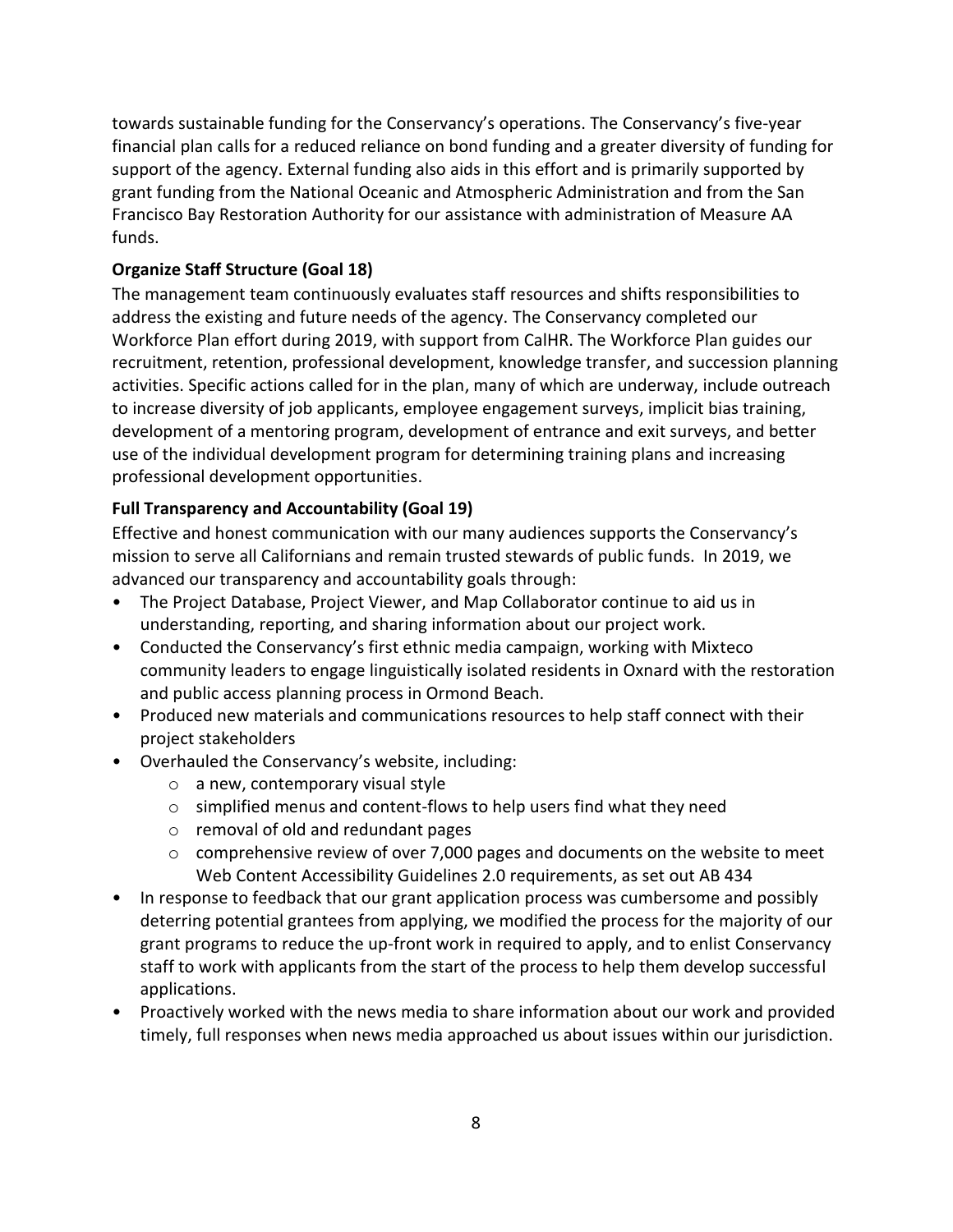- Through consistent and planned use of social media to promote the work and impact of the Conservancy, we have increased our Twitter following by 25% and our Facebook following by 10% in 2019.
- Over the past two years, we have offered a variety of webinars on coastal management topics that have been attended by over 2,000 people (plus those who attended in person or watched the recorded webinar), including an Introduction to the State's Sea Level Rise Guidance; Designing Outdoor Environments that Work for Every Body; working with the U.S. Army Corps of Engineers on Continuing Authorities Projects; Overlooked Stories of African Americans on the Coast; Frameworks and Considerations for Justice, Equity, Inclusion, and Diversity; Cardiff Beach Living Shoreline Project; Surfer's Point Managed Retreat; Disability Equity, Nature, and Climate Justice; The Stories We Don't Tell About People of Color in the Outdoors; Meaningful Community Engagement; Making Equity Real in Climate Adaptation; and various webinars on our grant programs.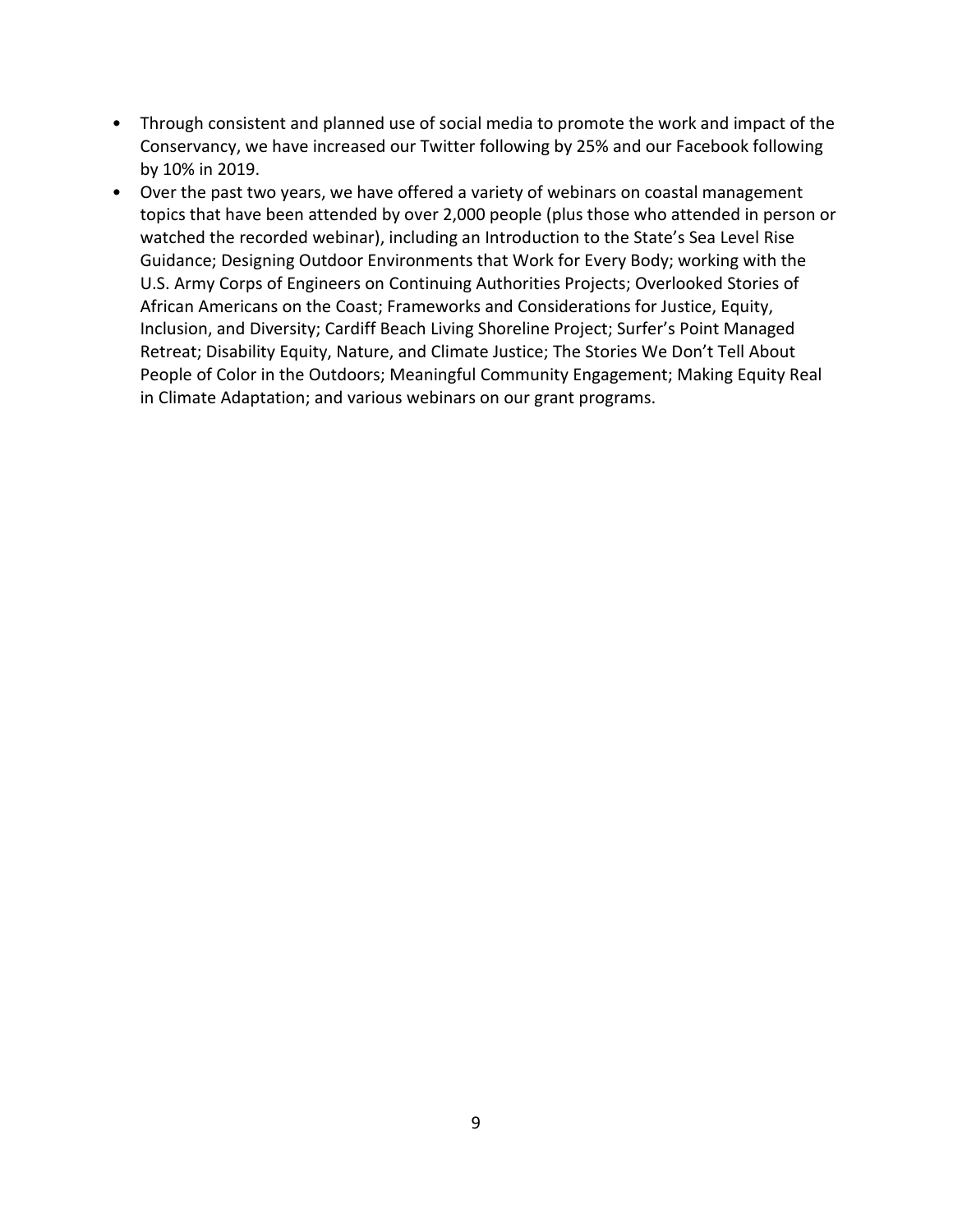## Strategic Plan Progress Report

| Objective                                                                 | <b>Target Unit</b> |                     | Percent<br>Complete | <b>North Coast</b><br>Progress | <b>Central Coast</b><br>Progress | South Coast<br><b>Progress</b> | <b>Bay Area</b><br>Progress | Statewide<br>Projects |
|---------------------------------------------------------------------------|--------------------|---------------------|---------------------|--------------------------------|----------------------------------|--------------------------------|-----------------------------|-----------------------|
| 01A. Promote California Coastal Trail                                     |                    | 16 Projects         | 38%                 | $\mathbf{1}$                   | 3                                | $\overline{2}$                 |                             |                       |
| 01B. Map the Coastal Trail network                                        |                    | 1 Project           | 100%                |                                |                                  |                                |                             |                       |
| 01C. Design new CCT trail segments                                        |                    | 18 Miles            | 53%                 | 6                              | 4                                |                                |                             |                       |
| 01D. Construct new CCT trail segments                                     |                    | 20 Miles            | 18%                 | $\overline{2}$                 | $\overline{2}$                   |                                |                             |                       |
| 01E. Secure property for development of CCT                               |                    | 7 Projects          | 14%                 |                                | $\mathbf 1$                      |                                |                             |                       |
| 01F. Sign the Coastal Trail                                               |                    | 100 Percent Signed  | 48%                 |                                |                                  |                                |                             |                       |
| 02A. Expand barrier free access to coast                                  |                    | 16 Projects         | 144%                | 5                              | $\overline{7}$                   | $\overline{7}$                 | 4                           |                       |
| 02B. Open new coastal areas to the public                                 |                    | 14 Projects         | 36%                 | $\overline{2}$                 | $\overline{2}$                   | $\mathbf{1}$                   |                             |                       |
| 02C. Design coastal recreational facilities                               |                    | 13 Designs          | 77%                 | 3                              | 3                                | 4                              |                             |                       |
| 02D. Construct or reconstruct coastal recreational facilities             |                    | 13 Facilities       | 38%                 | $\mathbf{1}$                   | $\overline{2}$                   | $\overline{2}$                 |                             |                       |
| 02E. Design regional and river parkway trails that connect<br>to coast    |                    | 8 Plans             | 63%                 | $\mathbf{1}$                   | 3                                | $\mathbf{1}$                   |                             |                       |
| 02F. Construct regional and river parkway trails that<br>connect to coast |                    | 10 Miles            | 21%                 | $\mathbf{1}$                   |                                  | $\mathbf{1}$                   |                             |                       |
| 02G. Acquire land for new coastal accessways                              |                    | 5 Projects          | 40%                 |                                | $\overline{2}$                   |                                |                             |                       |
| 03A. Develop waterfront revitalization plans                              |                    | 7 Plans             | 43%                 | $\mathbf{1}$                   |                                  | $\overline{2}$                 |                             |                       |
| 03B. Implement waterfront revitalization projects                         |                    | 5 Projects          | 40%                 |                                |                                  | $\mathbf{1}$                   | $\mathbf{1}$                |                       |
| 03C. Complete Lower-Cost Accommodations Plan                              |                    | 1 Plan              | 100%                |                                |                                  |                                |                             |                       |
| 03D. Design Lower Cost Accommodations                                     |                    | 160 Rooms/Campsites | 8%                  |                                | 12                               |                                |                             |                       |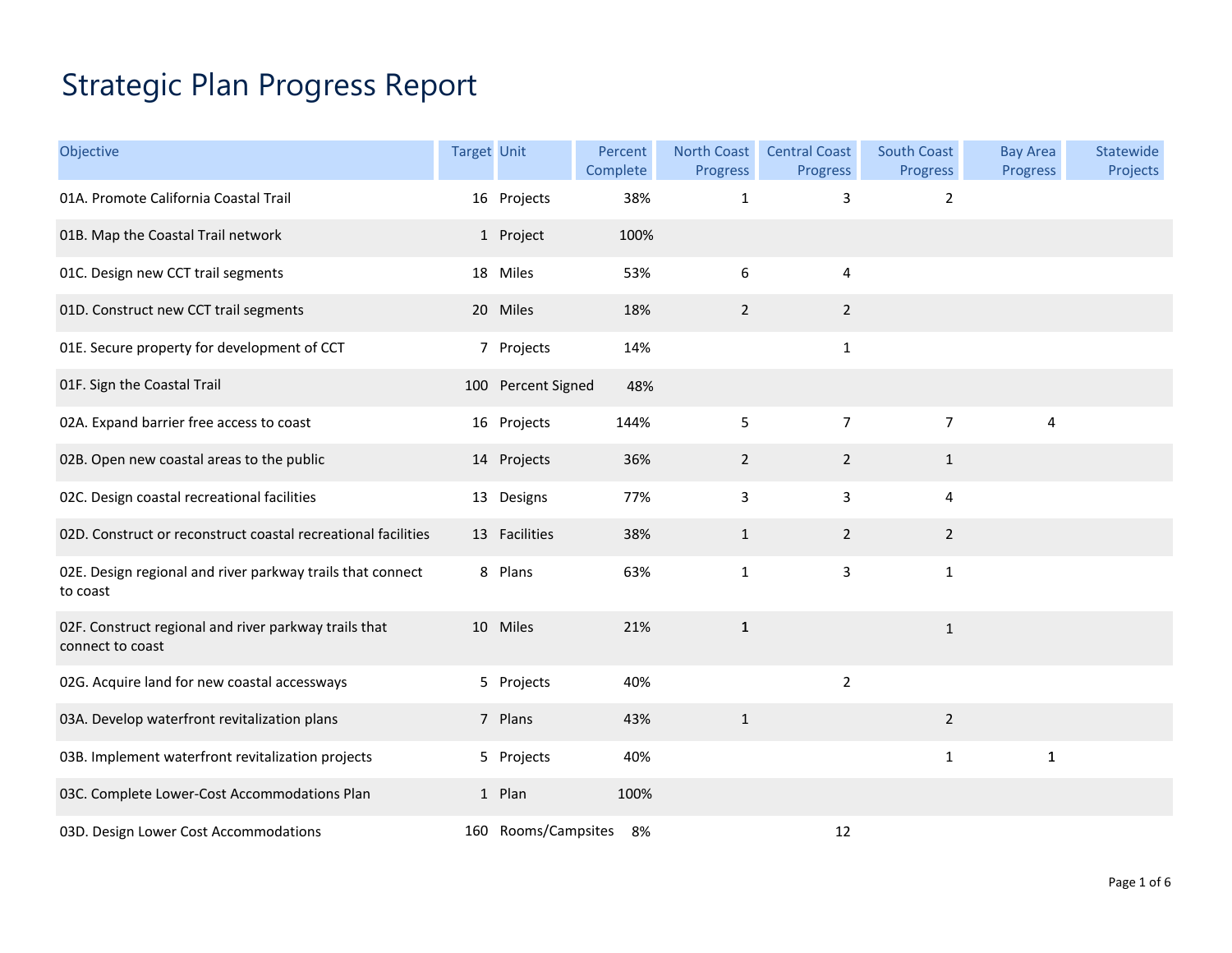| Objective                                                                                  | <b>Target Unit</b> |                         | Percent<br>Complete | <b>North Coast</b><br>Progress | <b>Central Coast</b><br>Progress | South Coast<br><b>Progress</b> | <b>Bay Area</b><br>Progress | Statewide<br>Projects |
|--------------------------------------------------------------------------------------------|--------------------|-------------------------|---------------------|--------------------------------|----------------------------------|--------------------------------|-----------------------------|-----------------------|
| 03E. Create Lower Cost Accommodations                                                      |                    | 195 Rooms/Campsites 41% |                     |                                |                                  | 79                             |                             |                       |
| 03F. Develop programs to implement LCOA Plan                                               |                    | 3 Programs              | 0%                  |                                |                                  |                                |                             |                       |
| 04A. Support programs and events that improve public<br>understanding of coastal resources |                    | 105 Programs            | 81%                 | 10                             | 14                               | 45                             | 16                          |                       |
| 04B. Support the design and installation of interpretive or<br>educational displays        |                    | 30 Exhibits             | 47%                 |                                |                                  | 14                             |                             |                       |
| 04C. Construct or improve regional environmental<br>education centers                      |                    | 3 Centers               | 33%                 |                                | $\mathbf{1}$                     |                                |                             |                       |
| 05A. Protect significant coastal and watershed resource<br>properties                      | 11,000 Acres       |                         | 35%                 | 439                            | 1,883                            | 1,520                          |                             |                       |
| 05B. Protect working-lands                                                                 | 14,500 Acres       |                         | 4%                  |                                | 527                              |                                |                             |                       |
| 05C. Implement projects that preserve and restore fish<br>and wildlife corridors           |                    | 16 Projects             | 50%                 | $\overline{2}$                 | $\overline{2}$                   | 4                              |                             |                       |
| 06A. Develop restoration and enhancement plans for<br>coastal habitats                     |                    | 35 Plans                | 91%                 | 8                              | 12                               | 12                             |                             |                       |
| 06B. Restore or enhance coastal habitats                                                   | 4,180 Acres        |                         | 61%                 | 2,128                          | 227                              | 182                            |                             |                       |
| 06C. Develop plans to preserve and enhance coastal<br>watersheds and floodplains           |                    | 30 Plans                | 87%                 | 8                              | 13                               | 5                              |                             |                       |
| 06D. Implement projects that preserve and enhance<br>coastal watersheds and floodplains    |                    | 40 Projects             | 63%                 | 5                              | $\mathsf 3$                      | 17                             |                             |                       |
| 06E. Implement projects to improve fish habitat                                            |                    | 45 Projects             | 29%                 | $\overline{7}$                 | 4                                | $\overline{2}$                 |                             |                       |
| 06F. Complete plans to improve coastal water quality                                       |                    | 17 Plans                | 24%                 | $\mathbf{1}$                   | 2                                | $\mathbf{1}$                   |                             |                       |
| 06G. Implement projects to improve coastal water quality                                   |                    | 28 Projects             | 29%                 | $\mathbf{1}$                   | 3                                | $\overline{4}$                 |                             |                       |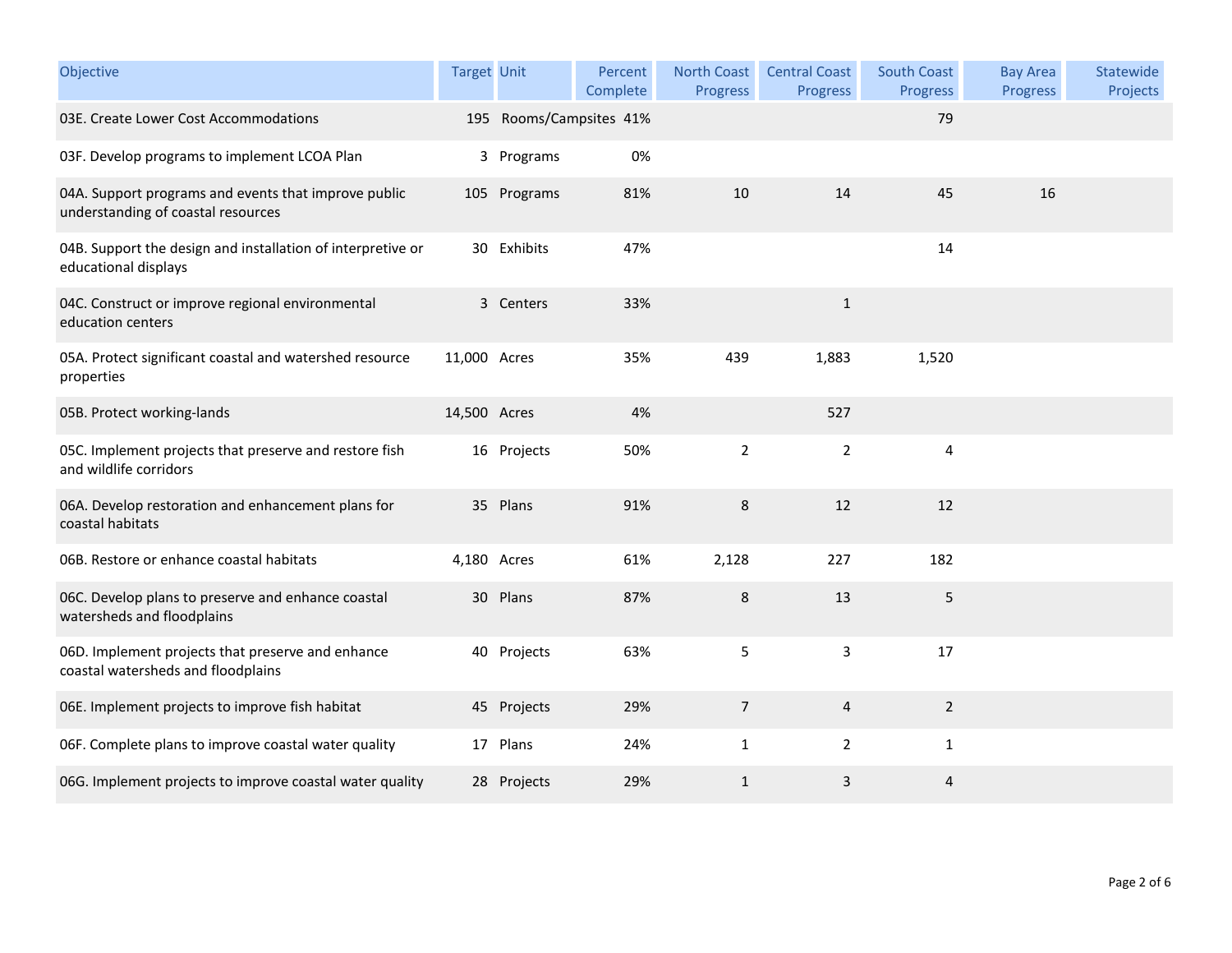| Objective                                                                                            | <b>Target Unit</b> |             | Percent<br>Complete | <b>North Coast</b><br><b>Progress</b> | <b>Central Coast</b><br>Progress | South Coast<br>Progress | <b>Bay Area</b><br><b>Progress</b> | Statewide<br>Projects |
|------------------------------------------------------------------------------------------------------|--------------------|-------------|---------------------|---------------------------------------|----------------------------------|-------------------------|------------------------------------|-----------------------|
| 06H. Implement projects to support the recovery of the<br>southern sea otter                         |                    | 10 Projects | 50%                 |                                       | 5                                |                         |                                    |                       |
| 07A. Develop plans to enhance working lands                                                          |                    | 30 Plans    | 3%                  |                                       | $\mathbf{1}$                     |                         |                                    |                       |
| 07B. Implement projects to enhance working lands                                                     |                    | 17 Projects | 18%                 | $\overline{2}$                        |                                  | 1                       |                                    |                       |
| 08A. Conduct climate change vulnerability assessments<br>and develop adaptation plans                |                    | 12 Studies  | 42%                 | $\overline{2}$                        |                                  | $1\,$                   | $\sqrt{2}$                         |                       |
| 08B. Plan climate change adaptation projects                                                         |                    | 21 Plans    | 114%                | 4                                     | $\overline{2}$                   | 6                       | 12                                 |                       |
| 08C. Implement climate change adaptation projects.                                                   |                    | 28 Projects | 93%                 | $\mathbf{1}$                          | $\overline{2}$                   | 11                      | 12                                 |                       |
| 09A. SAR: Design sections of the Santa Ana River Trail                                               |                    | 10 Miles    | 0%                  |                                       |                                  |                         |                                    |                       |
| 09B. SAR: Construct sections of the Santa Ana River Trail                                            |                    | 12 Miles    | 0%                  |                                       |                                  |                         |                                    |                       |
| 09C. SAR: Design public access facilities along Santa Ana<br><b>River Trail</b>                      |                    | 6 Projects  | 117%                |                                       |                                  | $\overline{7}$          |                                    |                       |
| 09D. SAR: Construct public access facilities along Santa<br>Ana River Trail                          |                    | 6 Projects  | 33%                 |                                       |                                  | $\overline{2}$          |                                    |                       |
| 09E. SAR: Implement environmental education projects<br>along SART                                   |                    | 6 Projects  | 0%                  |                                       |                                  |                         |                                    |                       |
| 10A. SAR: Protect natural habitats and other open space<br>resources                                 |                    | 5 Acres     | 0%                  |                                       |                                  |                         |                                    |                       |
| 10B. SAR: Develop plans for enhancement plans for<br>natural habitats and other open space resources |                    | 6 Plans     | 100%                |                                       |                                  | 6                       |                                    |                       |
| 10C. SAR: Enhance natural habitats and other open space<br>resources.                                |                    | 4 Acres     | 25%                 |                                       |                                  | $\mathbf{1}$            |                                    |                       |
| 11A. SFBay: Identify and prioritize resource and<br>recreational goals                               |                    | 2 Plans     | 100%                |                                       | $\mathbf{1}$                     |                         | $\mathbf 1$                        |                       |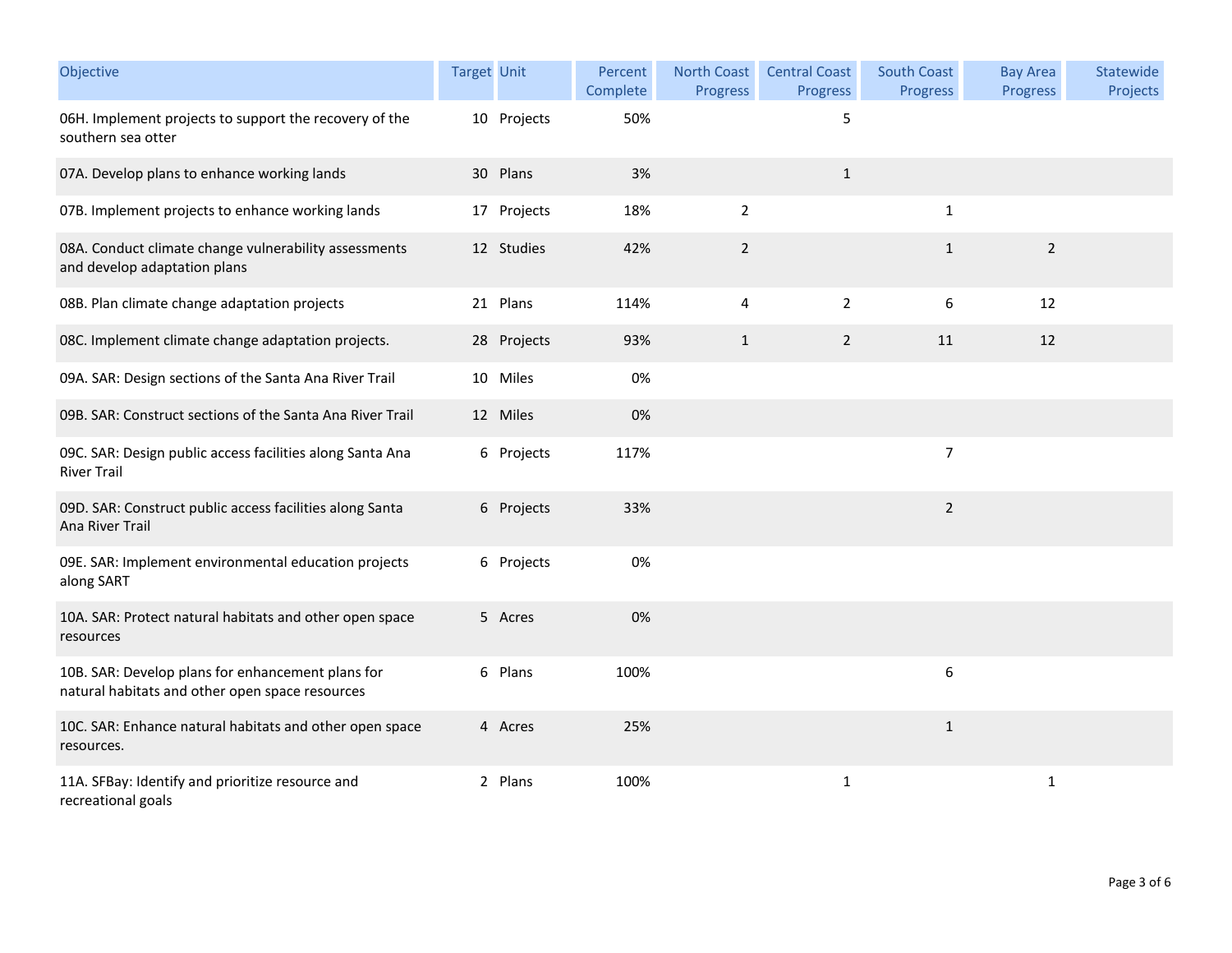| Objective                                                                                                    | <b>Target Unit</b> |             | Percent<br>Complete | North Coast<br>Progress | <b>Central Coast</b><br>Progress | South Coast<br><b>Progress</b> | <b>Bay Area</b><br>Progress | Statewide<br>Projects |
|--------------------------------------------------------------------------------------------------------------|--------------------|-------------|---------------------|-------------------------|----------------------------------|--------------------------------|-----------------------------|-----------------------|
| 12A. SF Bay: Protect wetlands, riparian habitat, and<br>subtidal habitat                                     | 1,600 Acres        |             | 0%                  |                         |                                  |                                |                             |                       |
| 12B. SF Bay: Protect wildlife habitat, connecting corridors,<br>scenic areas, and other open-space resources | 6,500 Acres        |             | 1%                  |                         |                                  |                                | 86                          |                       |
| 12C. SF Bay: Develop plans for enhancement of wetland,<br>subtidal, and upland habitat                       |                    | 5 Plans     | 260%                |                         |                                  |                                | 13                          |                       |
| 12D. SF Bay: Enhance wetland, subtidal, and upland<br>habitat                                                | 4,000 Acres        |             | 86%                 |                         |                                  |                                | 3,442                       |                       |
| 12E. SF Bay: Develop plans for enhancement of rivers,<br>creeks and watersheds                               |                    | 4 Plans     | 25%                 |                         |                                  |                                | $\mathbf{1}$                |                       |
| 12F. SF Bay: Enhance riparian and riverine habitat or other<br>watershed functions and processes             |                    | 10 Projects | 60%                 |                         |                                  |                                | $\boldsymbol{6}$            |                       |
| 12G. SF Bay: Eradicate non-native invasive species that<br>threaten important habitats                       |                    | 1 Project   | 100%                |                         |                                  |                                | $\mathbf{1}$                |                       |
| 13A. SF Bay: Develop plans for projects that provide<br>recreational facilities                              |                    | 3 Plans     | 100%                |                         | $\mathbf{1}$                     |                                | $\overline{2}$              |                       |
| 13B. SF Bay: Implement projects that provide recreational<br>facilities                                      |                    | 6 Projects  | 83%                 | $\mathbf{1}$            |                                  |                                | $\sqrt{4}$                  |                       |
| 13C. SF Bay: Acquire land for public access or to provide<br>trail corridors                                 | 1,700 Acres        |             | 5%                  |                         |                                  |                                | 86                          |                       |
| 13D. SF Bay: Develop plans for completing segments of<br>the San Francisco Bay Trail                         |                    | 10 Miles    | 20%                 |                         |                                  |                                | $\overline{2}$              |                       |
| 13E. SF Bay: Construct segments of the San Francisco Bay<br>Trail                                            |                    | 15 Miles    | 0%                  |                         |                                  |                                |                             |                       |
| 13F. SF Bay: Plan segments of the Bay Area Ridge Trail                                                       |                    | 25 Miles    | 156%                |                         |                                  |                                | 39                          |                       |
| 13G. SF Bay: Construct segments of the Bay Area Ridge<br>Trail                                               |                    | 9 Miles     | 56%                 |                         |                                  |                                | $\mathsf S$                 |                       |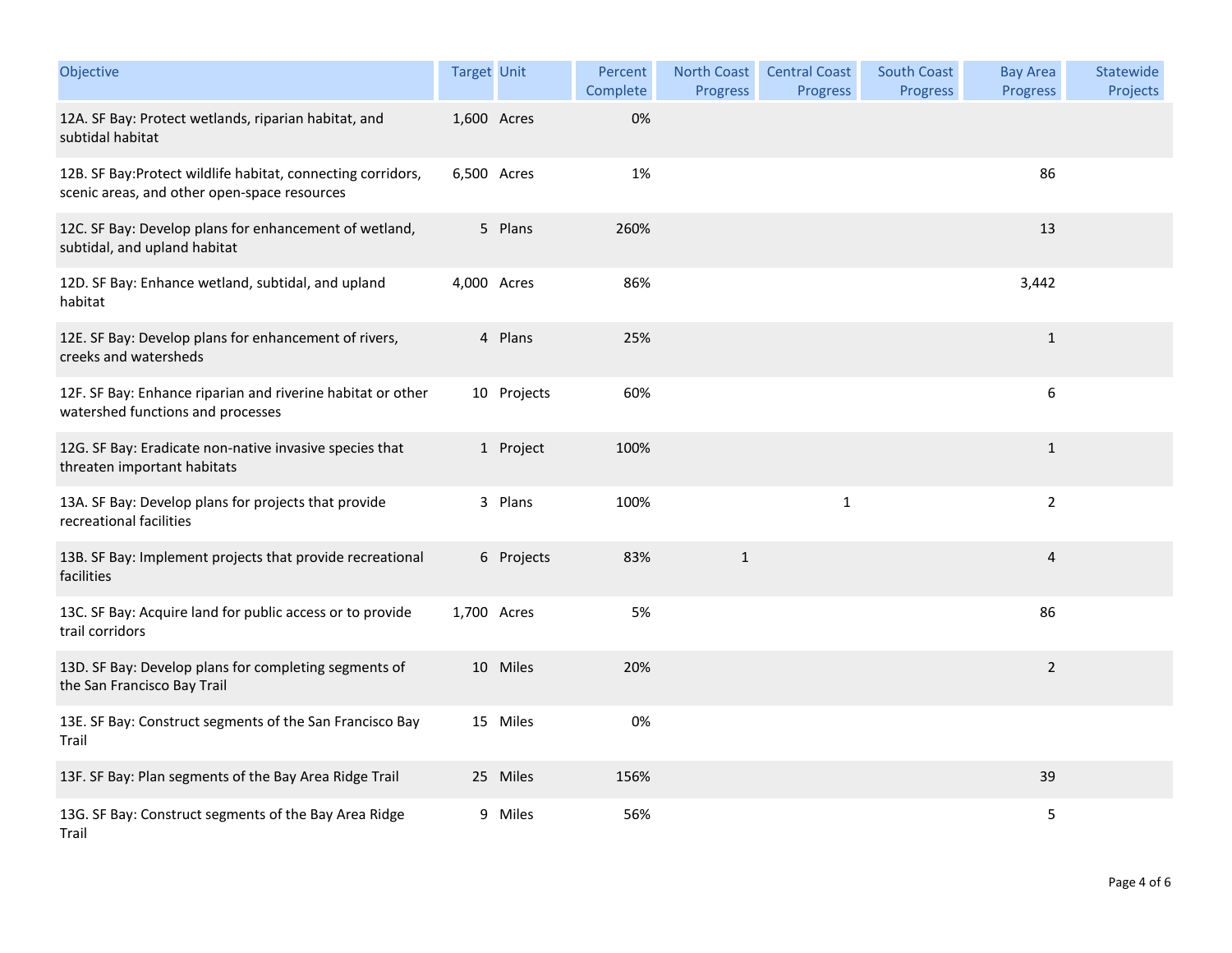| Objective                                                                                               | <b>Target Unit</b> |                | Percent<br>Complete | <b>North Coast</b><br><b>Progress</b> | <b>Central Coast</b><br>Progress | <b>South Coast</b><br>Progress | <b>Bay Area</b><br>Progress | Statewide<br>Projects |
|---------------------------------------------------------------------------------------------------------|--------------------|----------------|---------------------|---------------------------------------|----------------------------------|--------------------------------|-----------------------------|-----------------------|
| 13H. SF Bay: Develop plans for regionally significant public<br>access trails and community connectors  |                    | 2 Plans        | 150%                |                                       | $\mathbf 1$                      |                                | $\overline{2}$              |                       |
| 13I. SF Bay: Construct regionally significant public trails<br>and community connectors                 |                    | 2 Projects     | 50%                 |                                       |                                  |                                | $\mathbf{1}$                |                       |
| 13J. SF Bay: Designate launch sites for the San Francisco<br>Bay Area Water Trail                       |                    | 25 Sites       | 100%                |                                       |                                  |                                | 25                          |                       |
| 13K. SF Bay: Enhance designated launch sites for the San<br>Francisco Bay Area Water Trail              |                    | 10 Sites       | 110%                |                                       |                                  |                                | 11                          |                       |
| 13L. SF Bay: Implement projects that expand access for<br>people with disabilities                      |                    | 9 Projects     | 67%                 | $\mathbf{1}$                          |                                  |                                | 5                           |                       |
| 14A. SF Bay: Protect working lands                                                                      | 1,000 Acres        |                | 0%                  |                                       |                                  |                                |                             |                       |
| 14B. SF Bay: Implement projects that enhance working<br>lands                                           |                    | 4 Projects     | 50%                 |                                       |                                  |                                | $\overline{2}$              |                       |
| 15A. Communicate a vision for coastal conservation in<br>California                                     | N/A                |                |                     |                                       |                                  |                                |                             |                       |
| 15B. Participate in regional and statewide collaboratives                                               | N/A                |                |                     |                                       |                                  |                                |                             |                       |
| 15C. Support partner organizations through technical<br>assistance and information exchange             | N/A                |                |                     |                                       |                                  |                                |                             |                       |
| 16A. Prioritize projects that benefit disadvantaged<br>communities                                      |                    | 35% of funding |                     | 36% of funding to date                |                                  |                                |                             |                       |
| 16B. Increase climate change resilience in communities<br>that lack capacity due to systemic inequities |                    | 15 Projects    | 113%                | $\mathbf{1}$                          | $\mathbf{1}$                     | $\overline{7}$                 | 8                           |                       |
| 16C. Increase coastal access for all Californians                                                       |                    | 50 Projects    | 128%                | 10                                    | 13                               | 23                             | 18                          |                       |
| 17A. Conduct annual evaluations of the Conservancy's<br>budget                                          | N/A                |                |                     |                                       |                                  |                                |                             |                       |